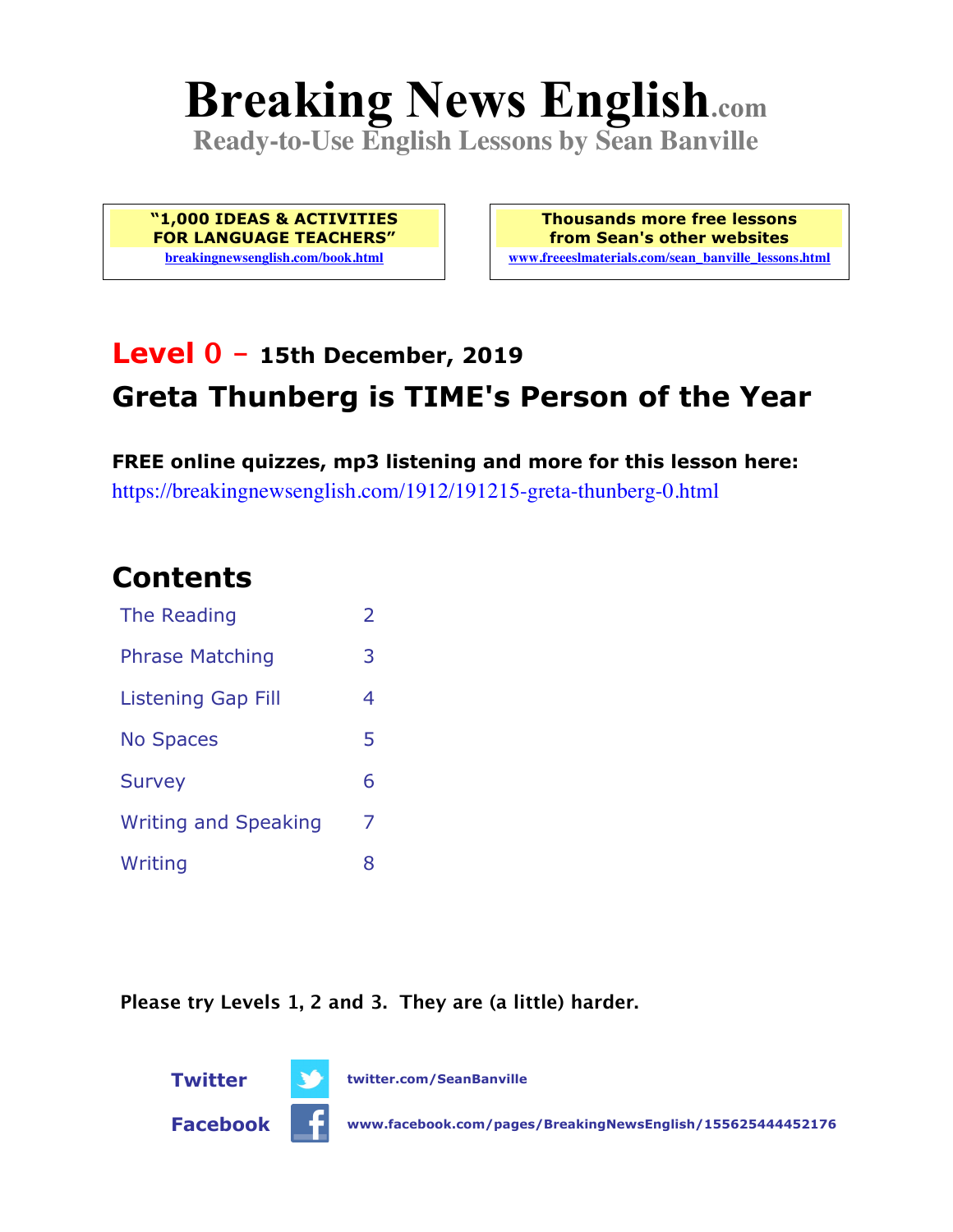### **THE READING**

From https://breakingnewsenglish.com/1912/191215-greta-thunberg-0.html

Greta Thunberg is TIME magazine's Person of the Year. She said: "Wow, this is unbelievable!" The 16-year-old beat the Hong Kong democracy protestors. She became famous after her climate strike outside Sweden's parliament. Schoolchildren worldwide followed her example. She then spoke to the United Nations.

Greta is the youngest winner of the award. TIME said she changed people's minds. She got people to join a "worldwide movement calling for urgent change". It added that Greta shamed people who would not act. Donald Trump Jr said Greta's award was a "gimmick". Hillary Clinton said: "I am grateful for all she's done."

Sources: https://www.**yahoo.com**/lifestyle/16-greta-thunberg-youngest-time-173215953.html https://www.**nbcnews.com**/news/us-news/greta-thunberg-time-s-2019-person-year-n1099396 https://www.**aol.com**/article/news/2019/12/11/donald-trump-jr-slams-time-for-choosing-gretathunberg-as-person-of-the-year/23879064/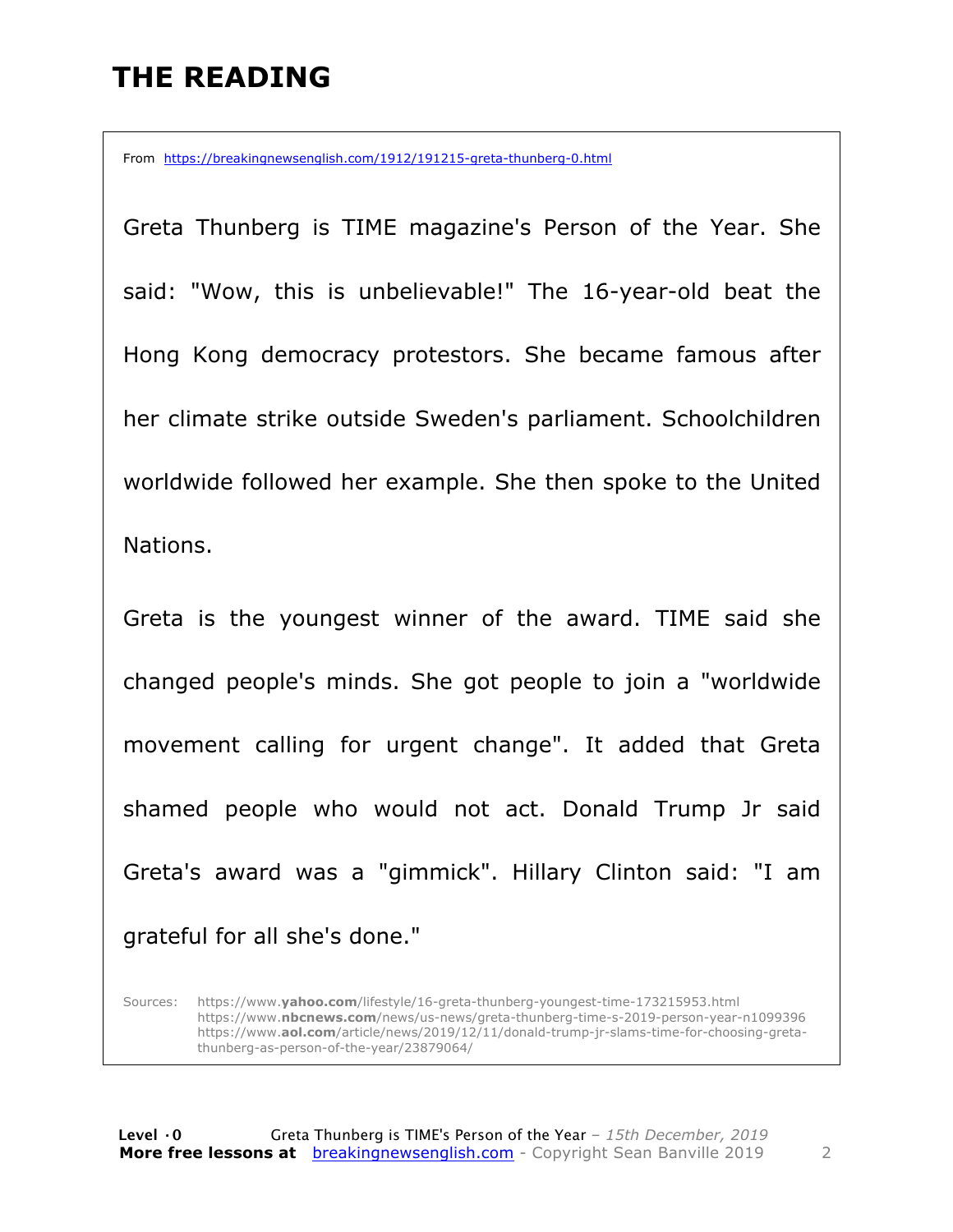# **PHRASE MATCHING**

From https://breakingnewsenglish.com/1912/191215-greta-thunberg-0.html

#### **PARAGRAPH ONE:**

- 1. this is
- 2. The 16-year-
- 3. Hong Kong democracy
- 4. She became
- 5. after her climate
- 6. outside Sweden's
- 7. Schoolchildren worldwide
- 8. She then spoke to

#### **PARAGRAPH TWO:**

8. I am grateful for

- a. followed her example
- b. famous
- c. the United Nations
- d. old
- e. parliament
- f. unbelievable
- g. strike
- h. protestors
- 1. Greta is the youngest winner 2. she changed people's 3. She got people 4. a worldwide 5. calling for urgent 6. Greta shamed people 7. Greta's award was a a. to join b. all she's done c. who would not act d. minds e. "gimmick" f. change g. of the award
	- h. movement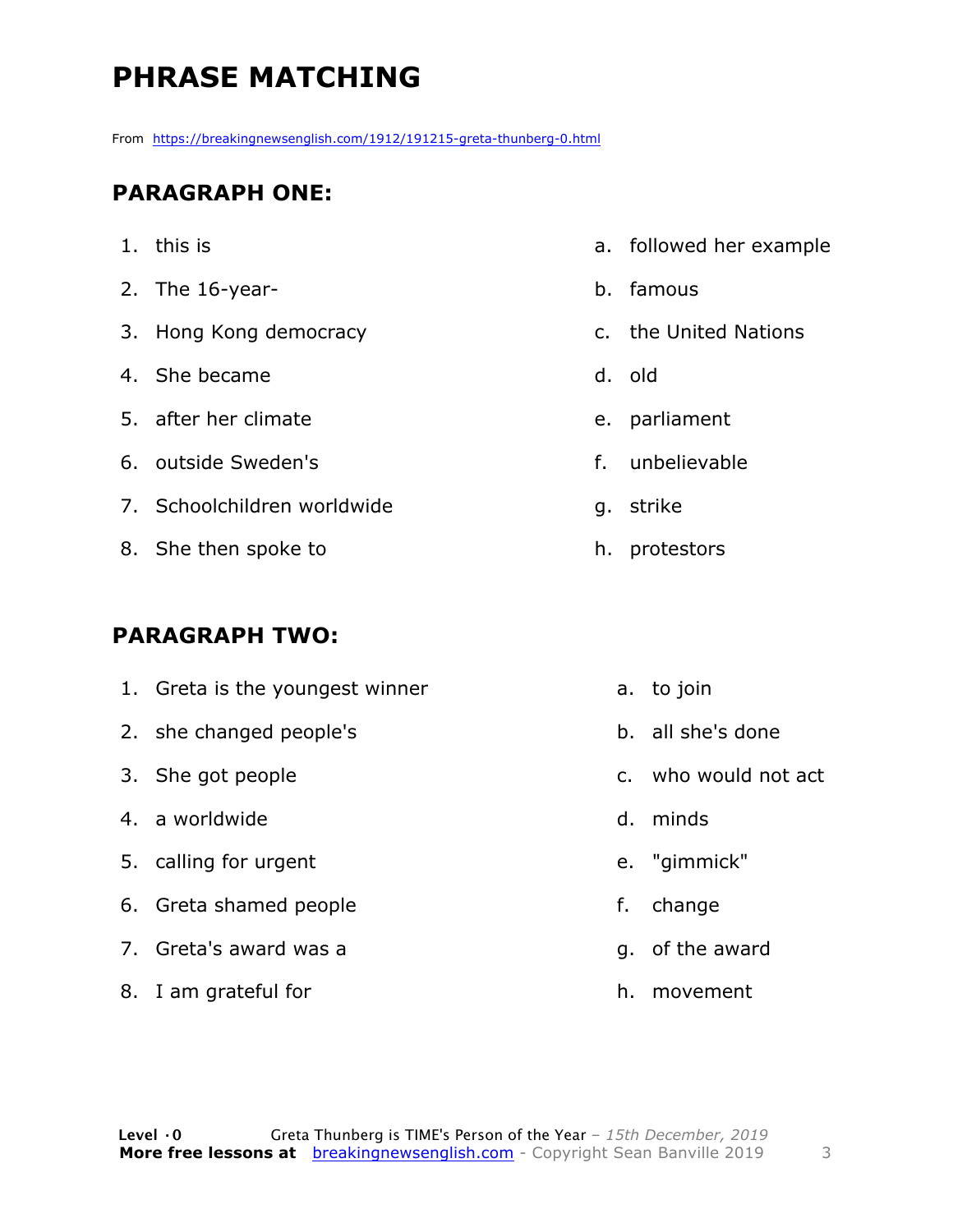# **LISTEN AND FILL IN THE GAPS**

From https://breakingnewsenglish.com/1912/191215-greta-thunberg-0.html

| beat the Hong Kong democracy protestors. She                        |              |
|---------------------------------------------------------------------|--------------|
|                                                                     |              |
| parliament. Schoolchildren worldwide (5) _________________________. |              |
|                                                                     |              |
|                                                                     |              |
|                                                                     |              |
|                                                                     |              |
| Greta shamed people who (10) _________________________. Donald      |              |
| Trump Jr said Greta's award (11) _______________________. Hillary   |              |
|                                                                     | she's done." |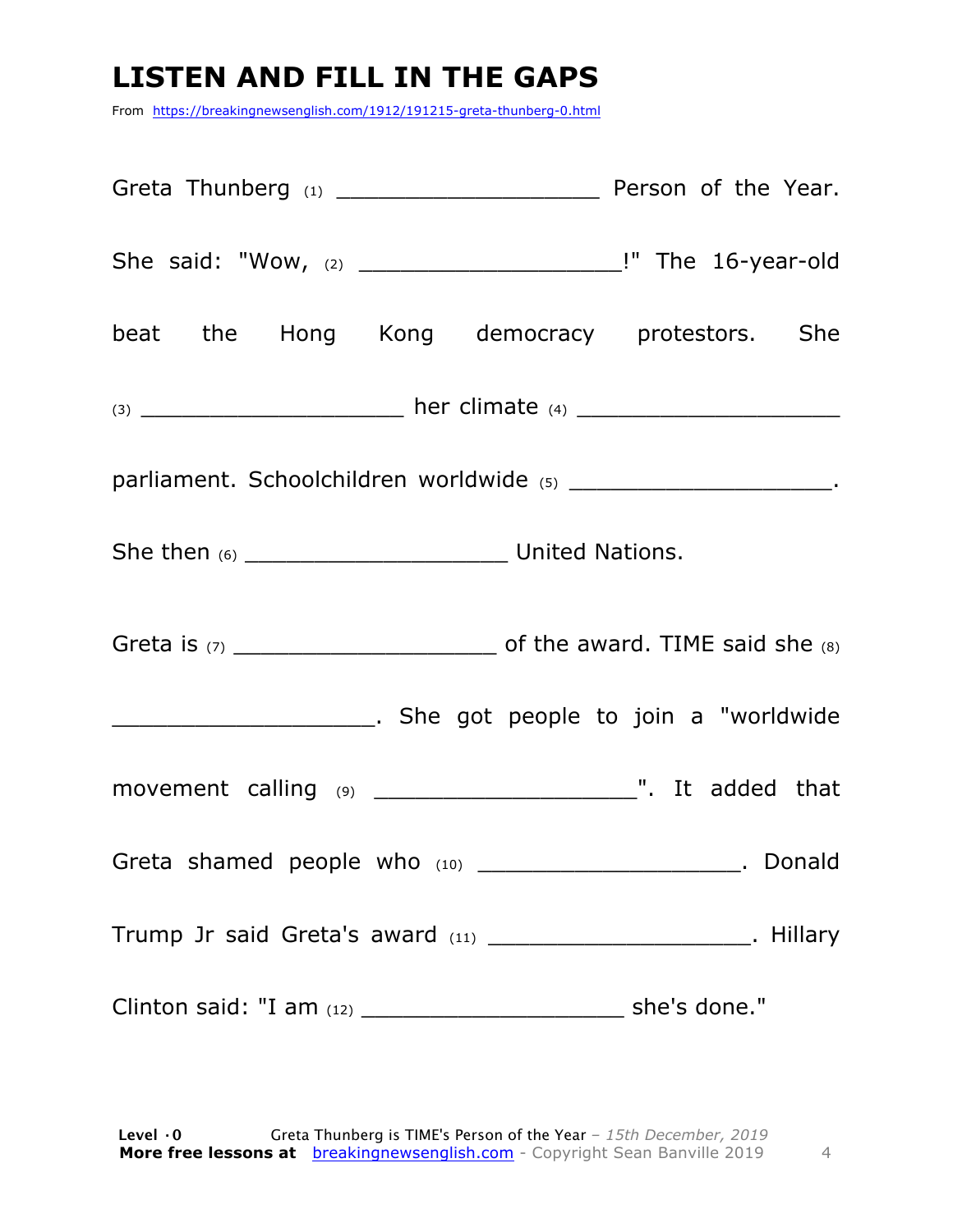# **PUT A SLASH ( / )WHERE THE SPACES ARE**

From https://breakingnewsenglish.com/1912/191215-greta-thunberg-0.html

GretaThunbergisTIMEmagazine'sPersonoftheYear.Shesaid:"Wow,t

hisisunbelievable!"The16-year-oldbeattheHongKongdemocracypro

testors.ShebecamefamousafterherclimatestrikeoutsideSweden'spa

rliament.Schoolchildrenworldwidefollowedherexample.Shethenspo

ketotheUnitedNations.Gretaistheyoungestwinneroftheaward.TIME

saidshechangedpeople'sminds.Shegotpeopletojoina"worldwidemo

vementcallingforurgentchange".ItaddedthatGretashamedpeoplew

howouldnotact.DonaldTrumpJrsaidGreta'sawardwasa"gimmick".Hil

laryClintonsaid:"Iamgratefulforallshe'sdone."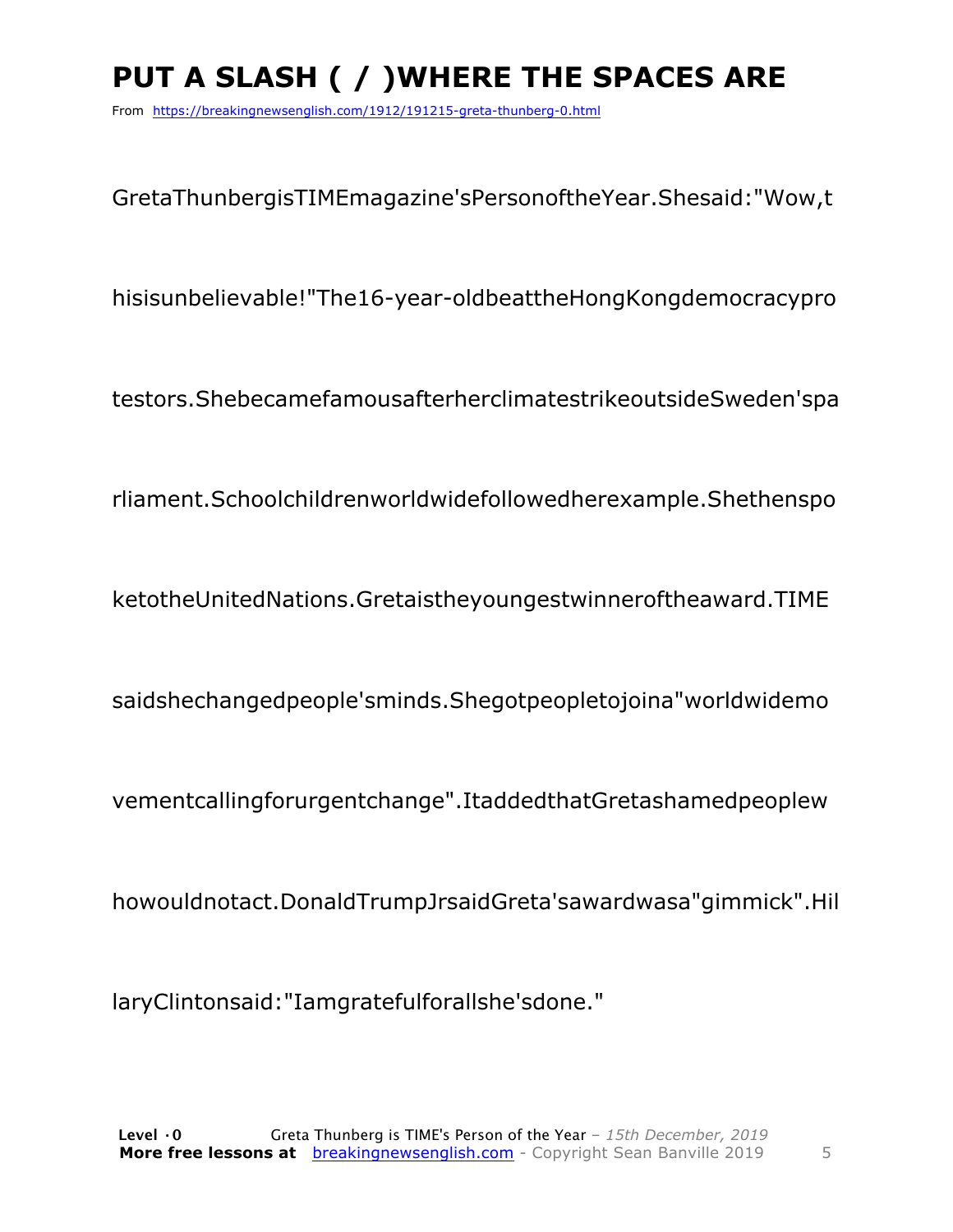### **GRETA THUNBERG SURVEY**

From https://breakingnewsenglish.com/1912/191215-greta-thunberg-4.html

Write five GOOD questions about Greta Thunberg in the table. Do this in pairs. Each student must write the questions on his / her own paper.

When you have finished, interview other students. Write down their answers.

|      | STUDENT 1 | STUDENT 2 | STUDENT 3 |
|------|-----------|-----------|-----------|
| Q.1. |           |           |           |
| Q.2. |           |           |           |
| Q.3. |           |           |           |
| Q.4. |           |           |           |
| Q.5. |           |           |           |

- Now return to your original partner and share and talk about what you found out. Change partners often.
- Make mini-presentations to other groups on your findings.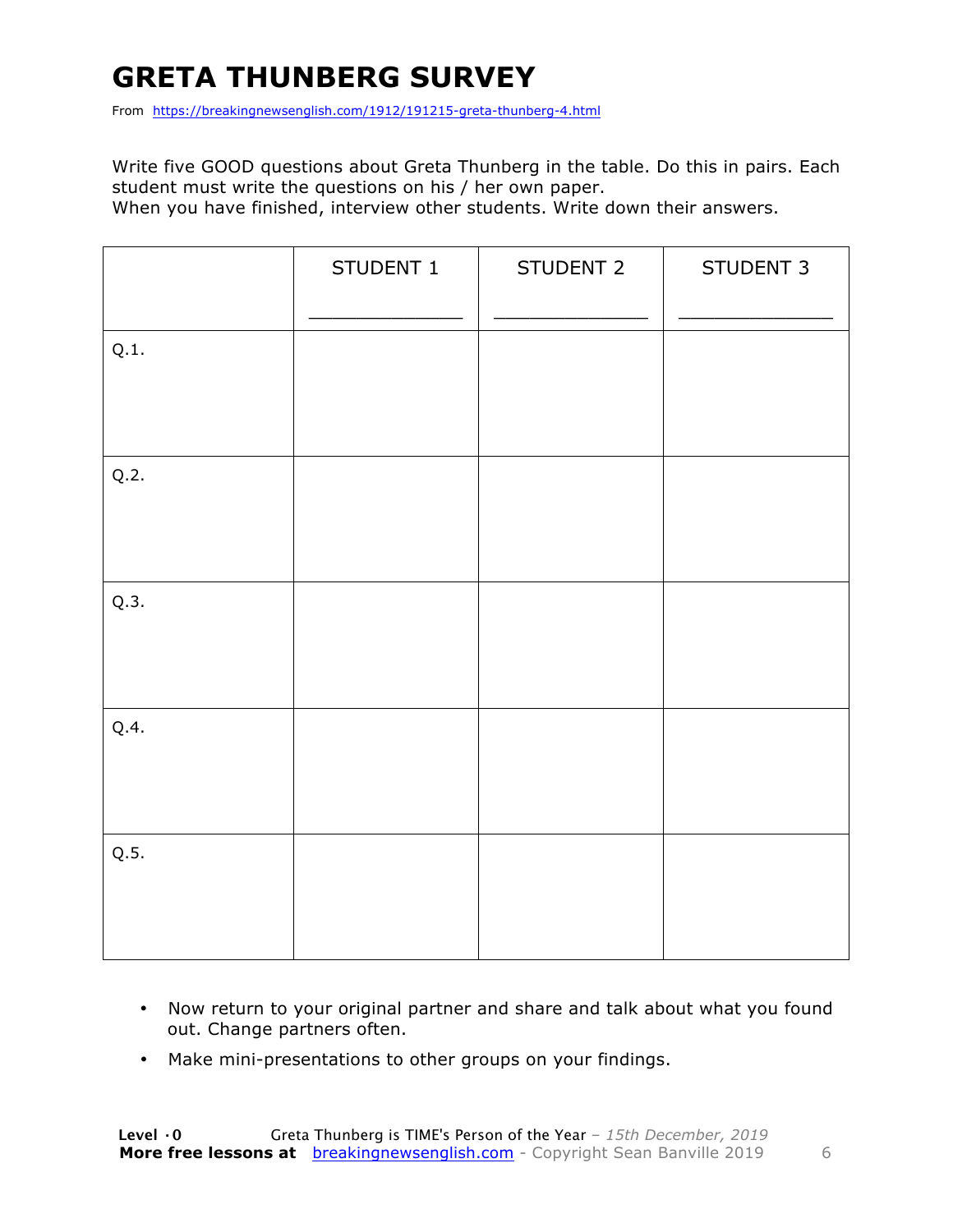### **WRITE QUESTIONS & ASK YOUR PARTNER(S)**

Student A: Do not show these to your speaking partner(s).

*Greta Thunberg is TIME's Person of the Year – 15th December, 2019* More free lessons at breakingnewsenglish.com

### **WRITE QUESTIONS & ASK YOUR PARTNER(S)**

-----------------------------------------------------------------------------

Student B: Do not show these to your speaking partner(s).

| a) |  |  |
|----|--|--|
| b) |  |  |
| c) |  |  |
| d) |  |  |
| e) |  |  |
| f) |  |  |
|    |  |  |